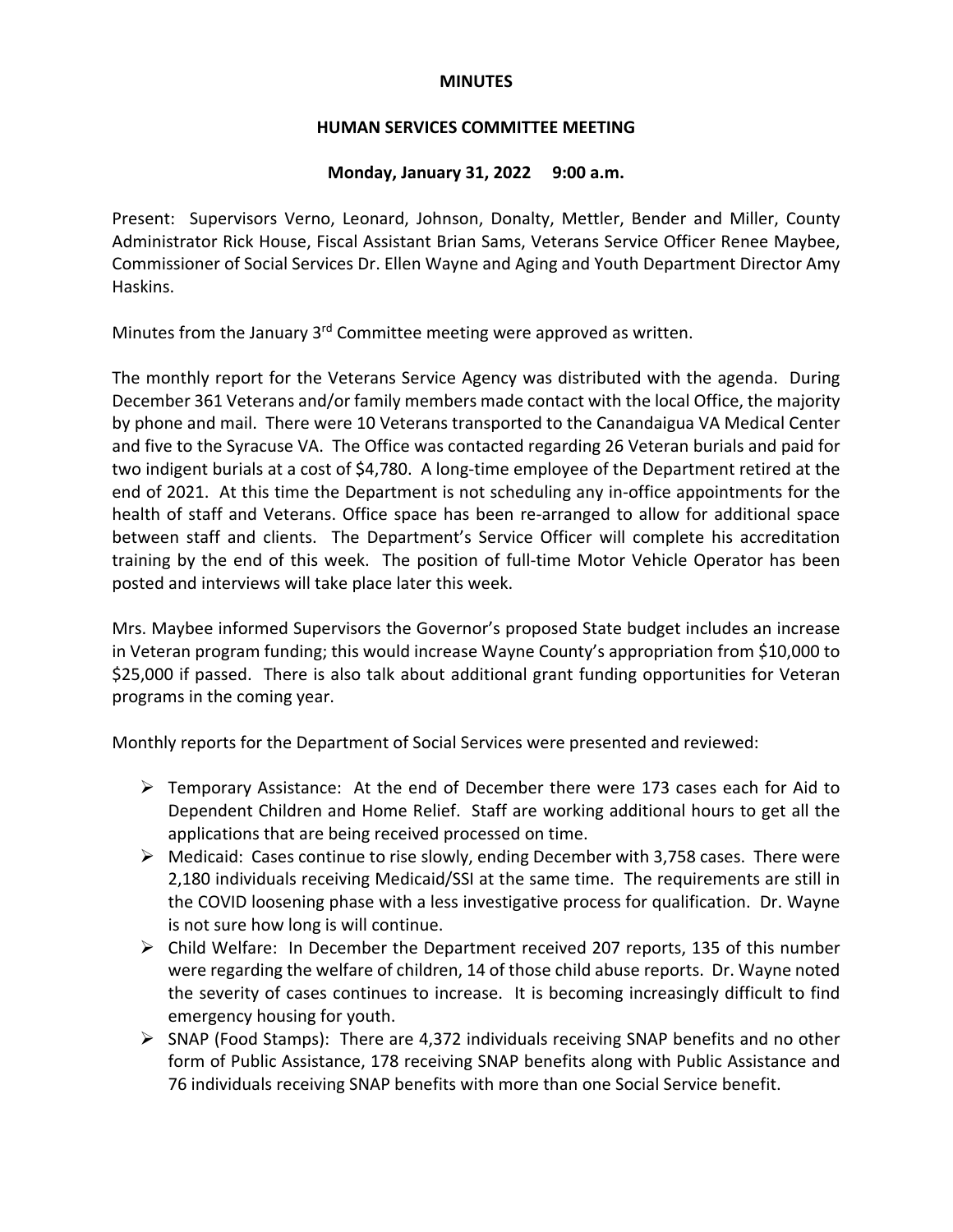SNAP applications continue to increase; staff are working overtime to get applications processed.

 $\triangleright$  Financials: Through December Social Services expended 76% of their County budget. Both revenues and expenses were under budget during 2021. Dr. Wayne noted the time and energy dedicated during the past year to reduce Departmental cost. Some areas where reductions have been made are not working out as well as others. Overtime expenses continue to be high as additional people request, and are placed, on public assistance. At this time, it appears it is more cost efficient to have employees work overtime than to hire additional staff; that may not always be the case.

This month's Program Spotlight was on the Department's Angel Tree. The number of individuals requesting Christmas gifts for children increased again this year, and the number of agencies that could assist dropped. Through the program gifts were provided to 170 children and some parents. The Agency also receives toys, books, and crafts from Toys for Tots.

Supervisors were informed Deputy Social Service Commissioner Shelly Bentley will be retiring at the end of February.

Dr. Wayne informed Committee members the number of homeless cases and intensity of cases being seen by staff. She and staff are in the process of forming teams to strategically respond to this issue.

A number of Social Service staff have been out due to COVID. Dr. Wayne said this, and the inability to fill vacant positions in the Office, contributes to staff shortages.

The County's Child Advocacy Center has been in operation since this summer and has been very busy. Dr. Wayne said she is looking into a Federal grant that would allow for the hiring of a Sheriff's Officer to work full-time with the Center. She noted the high number of child sexual abuse cases in the County and the need to supply counseling and support to youth as soon as possible so the cycle does not continue.

Work continues on the provisional single room housing facility Social Services is working on. Last week the plans for the building were approved by the County's Planning Board; the Department is waiting Town Planning Board approval before proceeding. The Department will not own this building, but lease it from the owner, who will remain responsible for building upgrades. The facility, as proposed, will have a secured entry system.

The following transmittals were presented for the Department of Social Services:

--Authorization for the Department of Social Services to accept funds from the New York State Office of Children and Family Services in the amount of \$50,020 to be used to continue development of a system response to commercially sexually exploited children, trafficked and atrisk youth. The local Department must submit a plan to the State on how they are handling such cases. Approved 5-0.